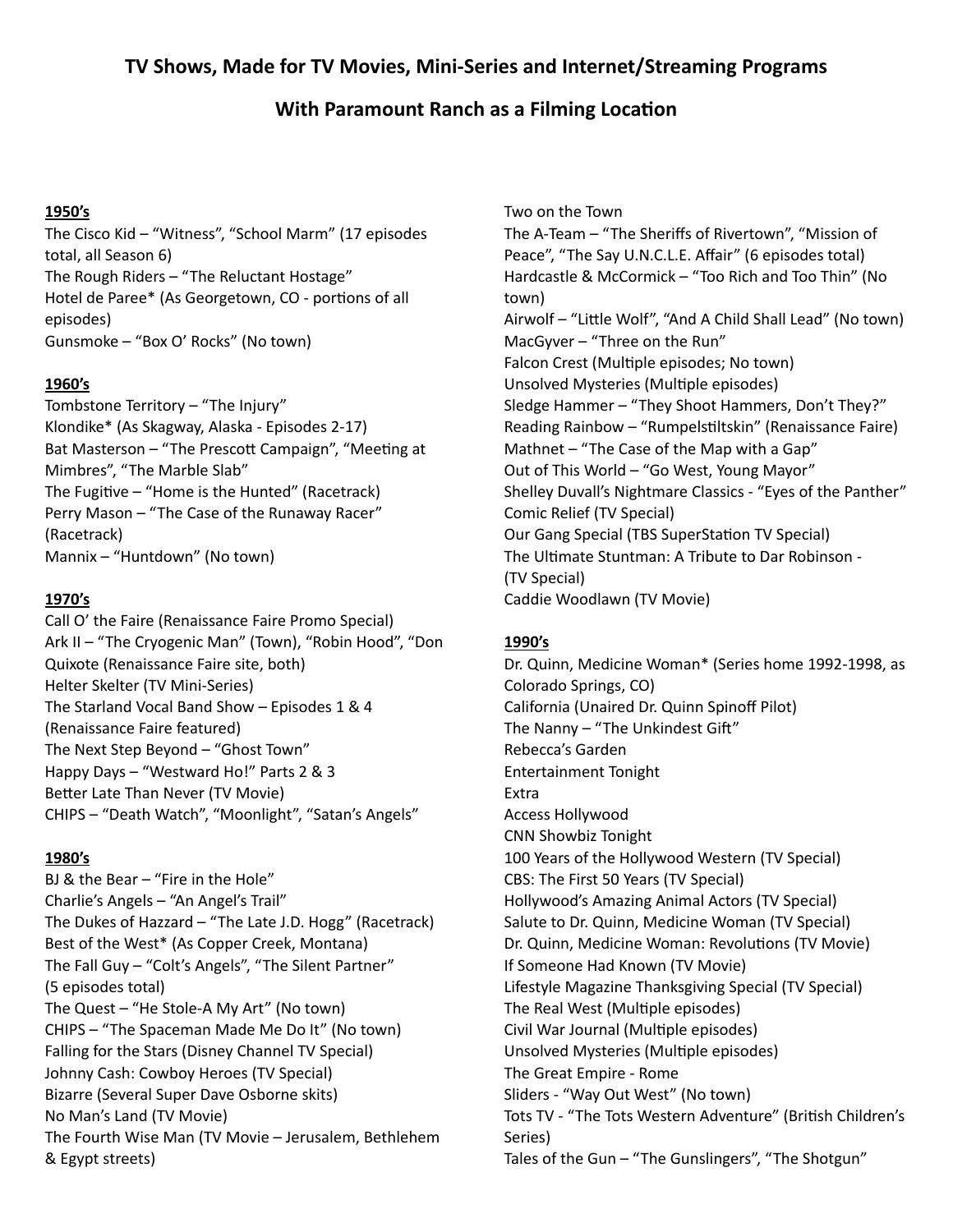E! Mysteries & Scandals (Several stories) Cousin Skeeter – "The Hoo, I'm Wild Wild West", Parts 1 History's Mysteries – "Discharged Without Honor: The Brownsville Raid" Grand Slam Camp Cucamonga (TV Movie) The Sixties (TV Mini-Series) Everything You Wanted to Know… (TV Pilot) & 2

#### **2000-2009**

Diagnosis Murder - "Frontier Dad" Diagnosis Murder: The Town Without Pity (TV Movie) Sabrina, the Teenaged Witch – "The Wild, Wild Witch" Modern Marvels: Then and Now – "Gunslingers" Dream Drives – "Mulholland Drive" Hopalong Cassidy: Public Hero #1 (TV Special) Escape: True Stories of Suspense (TV Special) A Woman's a Helluva Thing (TV Movie) The X Files – "Existence", Part 2 VIP – "The Uncle from V.A.L." Vendettas – "Sutton vs. Taylor", "The Johnson County Yes, Dear – "Dances with Couch" Before We Ruled the Earth: Hunt Ultimate Revenge "Western Mayhem" Operation Junkyard – "Master Water Blaster" Lizzie McGuire – "Grubby Longjohn's Olde Tyme Revue" Firefly – "Safe" Carnivale\* (HBO) (Multiple episodes, as Mintern, CA) John Ratzenberger's Made in America (Story intro's - Season 1 episodes) Love Comes Softly (TV Movie) The Trail to Hope Rose (TV Movie) Love's Enduring Promise (TV Movie) Hidden Places (TV Movie) Meet the Santa's (TV Movie) For Better or for Worse - "Hitched at High Noon" National Parks: Great Train Rides Unsolved History – "Shootout at the OK Corral" TV Road Trip (1 episode) Wild West Tech (Multiple episodes) Movies' Greatest Cars (British TV Special) Jesse James: Legend, Outlaw, Terrorist Shootout! – "Wild West" Big Love – "Affair" Secret History of Religion Unlocking Ancient Secrets of the Bible The Conquerors – "Cortez: Conqueror of Mexico" CBS News Sunday Morning – Eric Clapton interview Masada War" **Bible Battles** 

 Love's Unending Legacy (TV Movie) Lilly's Light (Pilot for Children's Show) Prairie Fever (TV Movie) The Valley of Light (TV Movie) Rock of Love with Bret Michaels – "Riff it Good" The Bachelor The Bachelorette – Season 5, Episode 3 The O.C. – "The Avengers" (No town) Gettysburg: The Speech that Saved America (No town) Tube Tales: TV's Real Stories (Canadian TV) "Baywatch/Dr. Quinn: Medicine Woman/Murphy Brown" Love's Unfolding Dream (TV Movie)

#### **2010-2019**

 Huell Howser California's Golden Parks – Weeds – "Gentle Puppies" CSI: Las Vegas – "CSI Down" The Aquabats! Supershow! – "Cowboy Android" Smokewood (TV Pilot) Deadliest Warrior – "Comanche vs. Mongol" Paul Merton's Birth of Hollywood, Episode 3 (BBC) Custer's Last Man: I Survived Little Big Horn How Booze Built America – "Westward, Ho" Quick Draw\* (Hulu Series) (As Great Bend, KS, all episodes & Nicodemus, two episodes) Hotel Secrets & Legends (Multiple episodes) Castle – "Once Upon a Time in the West" Next Stop Hollywood (Australian TV) Sons of Anarchy – "Poor Little Lambs" (No town) Funny or Die (Internet) – "Dr. Quinn, Morphine Woman" Scorpion – "Once Bitten, Twice Die" Kidnapped: The Hannah Anderson Story (TV Movie) (No Face Off – "Full Steam Ahead" Bones – "The Cowboy in the Contest" Drunk History (Multiple episodes, Seasons 3 & 5) RocketJump: The Show - (Hulu) "High Plains Drifter" Manson's Lost Girls (TV Movie) Expedition Unknown - "Legendary Stories: The Real Lewis & Clark" Aquarius (Final 4 episodes of Season 2) Adam Ruins Everything – "Adam Ruins the Wild West" Declassified (CNN) (2 episodes) Westworld\*\* (HBO series) – Multiple episodes - Seasons 1, 2 & 3 Escape the Night\* (Season 3) (YouTube Series) Badland Wives – (Demo Reel for Proposed Series) Lost Gold (Travel Channel) The Great Food Truck Race (2 Episodes, Season 9) "Paramount Ranch" Excused Episodes (No town) "Episode Six" town)